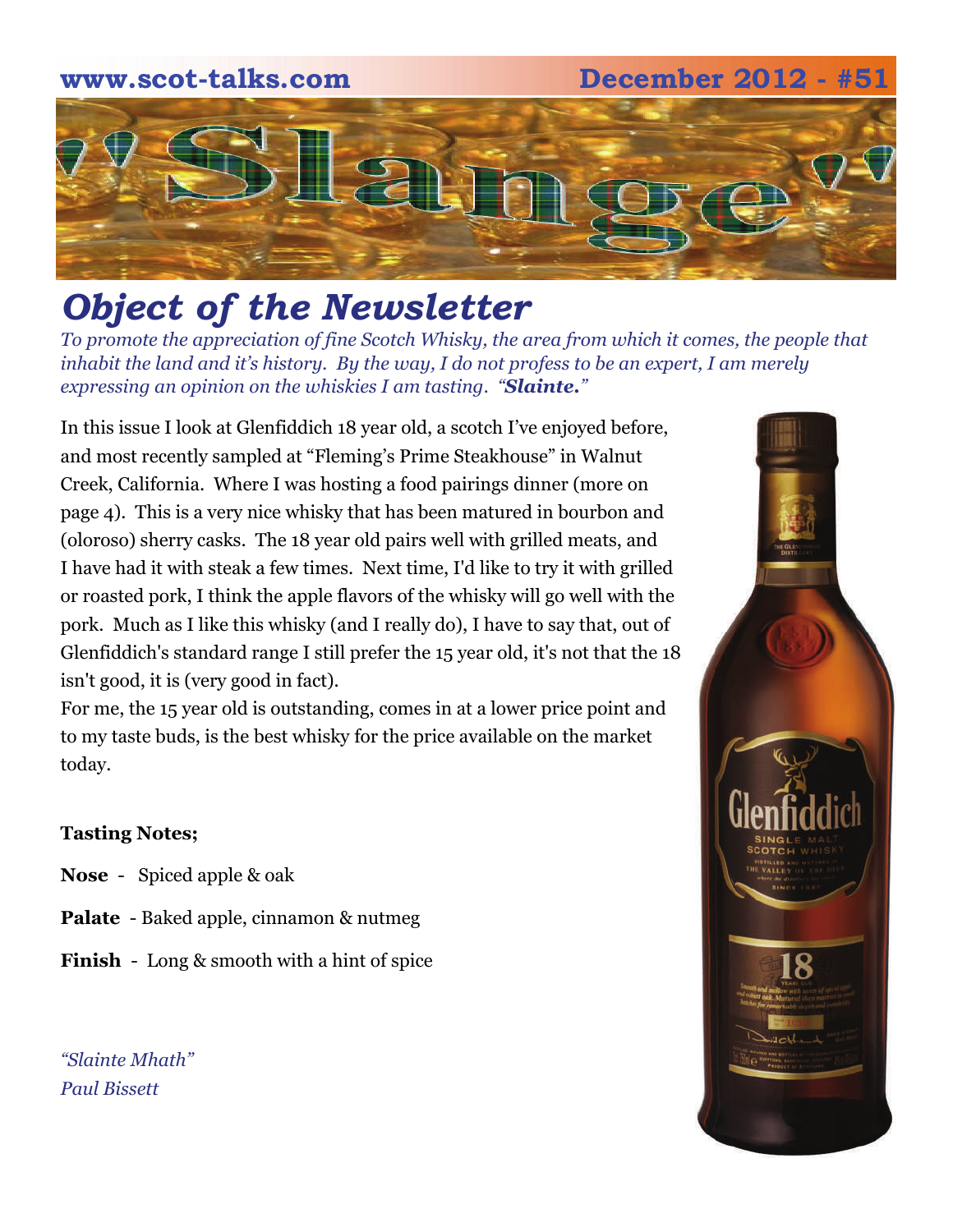# **www.scot-talks.com December 2012 - #51** 21

# **Credit where it's due**

Over two years ago I decided to put together a whisky newsletter after reading about and sampling a number of whiskies. I had also amassed a wealth of information, some I had found myself and some was sent to me from like minded friends. The flavor map on page three of this (and every) newsletter was sent to me by a friend (I can't remember who), and I have been incorporating it ever since. When I hosted the dinner at Fleming's a few nights ago, I mentioned the flavor map and suggested that everyone interested in whisky should start with a blank map and put in the whiskies themselves as taste is so subjective.

As I was putting this newsletter together, I was thinking about suggesting the same to my readers and it came to me, that I had no idea where the flavor map originated.

A brief search took me to www.malts.com and clicking the button "A world of flavor" takes you to a Page that explains how to use the flavor map and even gives you a free map to download. I would still recommend making your own blank map to add in the whiskies yourself.

# **From the website**

# **The Single Malt Whisky Flavor Map**

*Whisky isn't complicated, it simply needs to be explained in the right way.* 

The Flavor Map will help you choose a single malt whisky based on its taste. Developed by some of Scotland's most experienced professionals, the map demonstrates that – when it comes to flavor in a glass of whisky – all single malts can be plotted on a simple grid.

Created by the renowned whisky expert Dave Broom, and Jim Beveridge, one of the industry's great noses, it's an innovative way of comparing and assessing single malts. The Flavor Map means you can identify how light or rich, and how smoky or delicate a whisky is compared to ones you may already be familiar with.

**My thanks to both Dave Broom, and Jim Beveridge for coming up with the flavor map.** 

**"For a bad hangover, take the juice of a bottle of whisky."**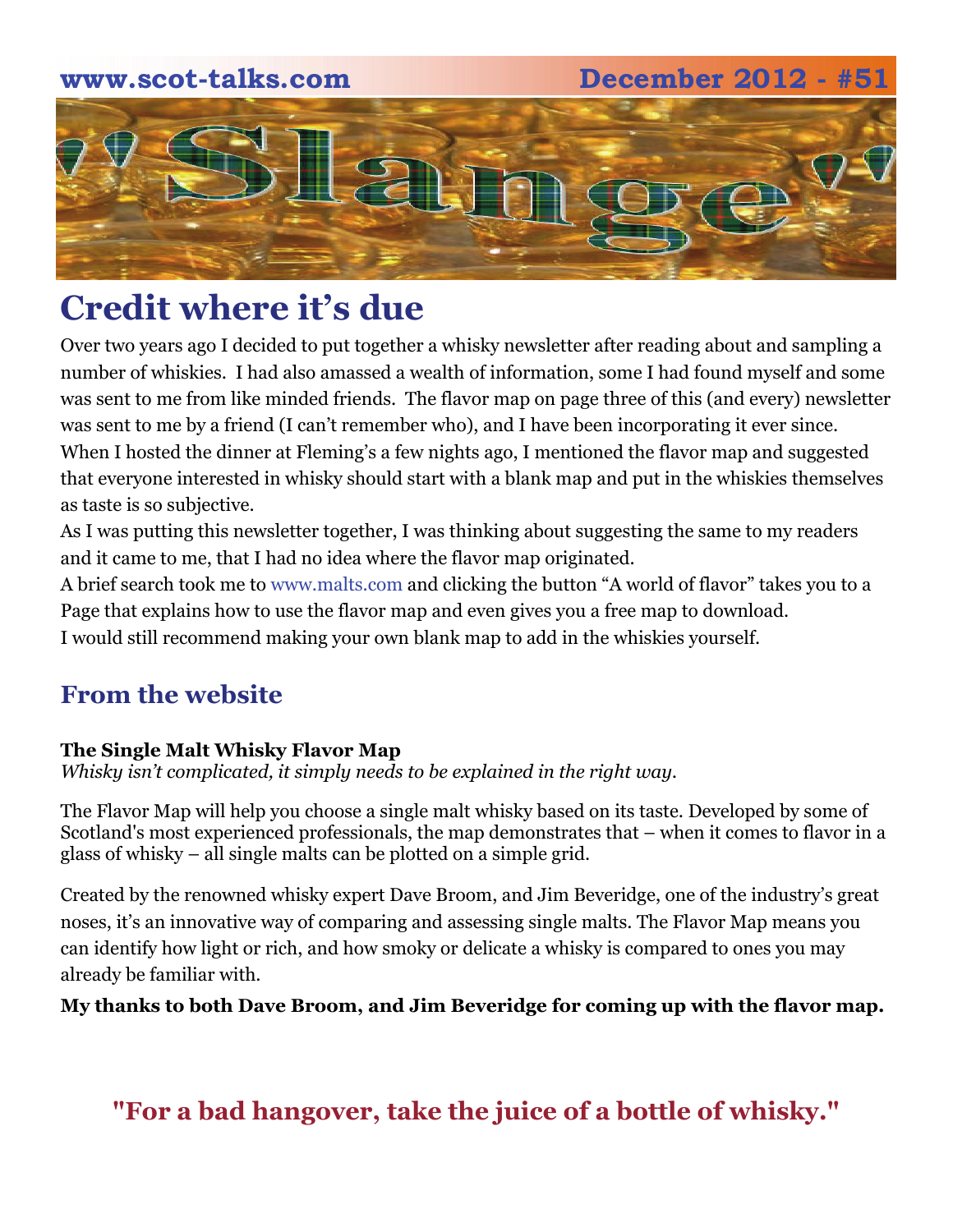

Below is a simple guide to help you choose your single malt Whisky, and the flavor notes you should expect from it. Being Scottish I recommend you find a likely candidate and try it in a bar before buying the whole bottle. With each issue of the newsletter I will add in another Whisky to the flavor map. This Issue; Glenfiddich 18 year old For more information go to [http://www.glenfiddich.us](http://www.glenfiddich.us/)